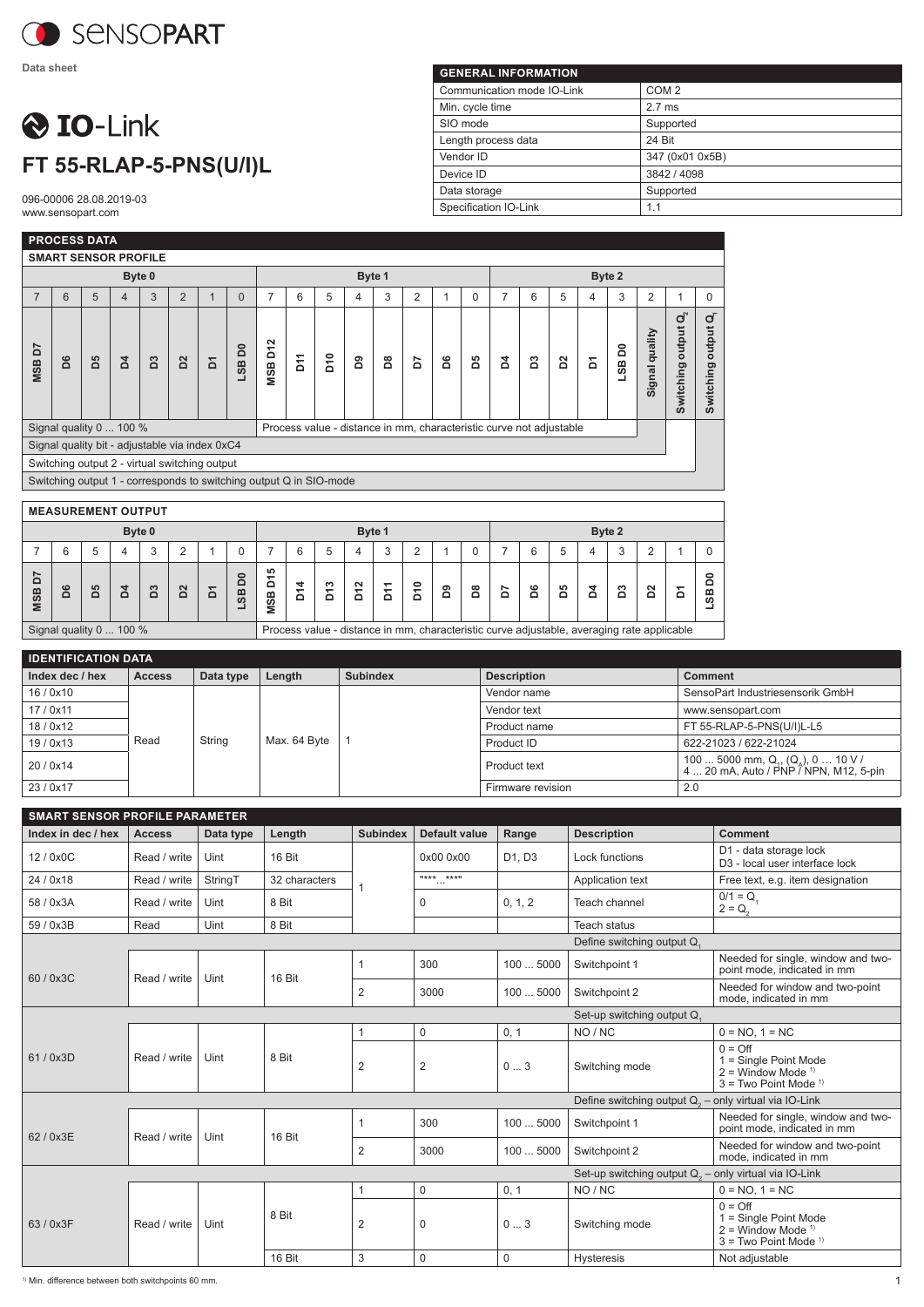| <b>PARAMETER</b> |               |           |        |                           |                                                            |             |                                                                                |                                                           |
|------------------|---------------|-----------|--------|---------------------------|------------------------------------------------------------|-------------|--------------------------------------------------------------------------------|-----------------------------------------------------------|
| Index dec / hex  | <b>Access</b> | Data type | Length | <b>Subindex</b>           | Default value                                              | Range       | <b>Description</b>                                                             | <b>Comment</b>                                            |
|                  |               |           |        |                           |                                                            |             | Operating data                                                                 |                                                           |
| 88 / 0x58        | Read          | Uint      | 32 Bit | $\mathbf{1}$              |                                                            |             | Counter operating hours                                                        | No reset possible                                         |
|                  |               |           |        | $\overline{c}$            |                                                            |             | Counter switch cycle                                                           | No reset possible                                         |
|                  |               |           |        |                           |                                                            |             | Electronic data sheet                                                          |                                                           |
|                  |               |           |        | 1                         | 100  5000 mm                                               |             | Measurement range                                                              |                                                           |
|                  |               |           |        | $\overline{2}$            | $< 5$ mm                                                   |             | Resolution                                                                     |                                                           |
|                  |               |           |        | 3                         | $± 15$ mm                                                  |             | Linearity                                                                      |                                                           |
|                  |               |           |        | $\overline{\mathbf{4}}$   | 20 mm                                                      |             | <b>Hysteresis</b>                                                              |                                                           |
|                  |               |           |        | 5                         | Laser, red 655 nm, class 1                                 |             | Type of light and laser class                                                  |                                                           |
| 95 / 0x5F        | Read          | String    |        | 6                         | $\leq 60$ mA                                               |             | No-load current                                                                |                                                           |
|                  |               |           |        | $\overline{7}$            | $\leq$ 250 Hz                                              |             | Switching frequency                                                            |                                                           |
|                  |               |           |        | 8                         | 20 min.                                                    |             | Warm-up time                                                                   |                                                           |
|                  |               |           |        | 9                         | -40  +60 °C                                                |             | Ambient temperature                                                            |                                                           |
|                  |               |           |        | 10                        | 420 mA, 010 V                                              |             | Output signal                                                                  |                                                           |
|                  |               |           |        | 11                        | $1.2 \text{ mm}$                                           |             | Repeatability                                                                  |                                                           |
|                  |               |           |        |                           |                                                            |             |                                                                                | $0 = 1x$ respsonse time QA                                |
| 189 / 0xBD       | Read / write  | Uint      | 8 Bit  |                           | 0                                                          | 0,1,10      | Intensity average filter                                                       |                                                           |
|                  |               |           |        |                           |                                                            |             |                                                                                | $10 = 100x$ response time QA                              |
| 193 / 0xC1       | Read / write  | Int       | 16 Bit |                           | $\mathbf 0$                                                | $-50005000$ | Offset                                                                         | mm, not Q,                                                |
| 195 / 0xC3       | Read / write  | Uint      | 8 Bit  | $\mathbf{1}$              | $\mathbf{1}$                                               | 0, 1        | Invert characteristic curve                                                    | $0 =$ negative<br>not $Q_{A}$<br>$1 = positive$           |
| 196 / 0xC4       | Read / write  | Uint      | 8 Bit  |                           | 10                                                         | 1090        | Signal quality level                                                           | $\%$                                                      |
| 202 / 0xCA       | Read / write  | Uint      | 8 Bit  |                           | 1                                                          | 0, 1        | Processdata output                                                             | $0 = Measurement$ Output<br>$1 =$ Smart sensor profile    |
| 207 / 0xCF       | Read          | Uint      | 8 Bit  |                           | $\overline{\phantom{a}}$                                   | 0100        | Current signal quality                                                         | $\%$                                                      |
|                  |               |           |        |                           |                                                            |             | Analog output Q                                                                |                                                           |
|                  | Read / write  |           | 8 Bit  | $\mathbf{1}$              | $0 = FT 55 - RLAP - 5 - PNSUL$<br>$1 = FT 55-RLAP-5-PNSIL$ | 0, 1        | Output signal                                                                  | $0 = 0  10 V$<br>$1 = 4$ 20 mA                            |
| 194 / 0xC2       |               | Uint      | 16 Bit | $\overline{2}$            | 300                                                        | 100  5000   | Start measurement range                                                        | In mm                                                     |
|                  |               |           | 16 Bit | 3                         | 3000                                                       | 100  5000   | End measurement range                                                          |                                                           |
|                  |               |           |        |                           |                                                            |             | SmartFunctions switching output Q.                                             |                                                           |
|                  |               |           |        | $\mathbf{1}$              | 0                                                          | 065535      | Counter                                                                        |                                                           |
|                  |               |           |        | $\mathbf{2}$              | $\mathbf 0$                                                | 065535      | On-delay                                                                       | In ms, adjustable in 1ms                                  |
| 208 / 0xD0       | Read / write  | Uint      | 16 Bit | $\ensuremath{\mathsf{3}}$ | $\mathbf 0$                                                | 065535      | Off-delay                                                                      | In ms, adjustable in 1ms                                  |
|                  |               |           |        | 4                         | $\bf 0$                                                    | 065535      | Impulse                                                                        | In ms, adjustable in 1ms                                  |
|                  |               |           |        | 5                         | $\mathbf{0}$                                               | 0500        | Monitoring frequency                                                           | 1 step = $0.1$ Hz $^{2}$                                  |
|                  |               |           |        |                           |                                                            |             | SmartFunctions switching output $Q_2$ - on virtual switching<br>output $Q_{2}$ |                                                           |
|                  |               |           |        | 1                         | $\bf 0$                                                    | 065535      | Counter                                                                        |                                                           |
|                  |               |           |        | $\mathbf{2}$              | $\mathbf 0$                                                | 065535      | On-delay                                                                       | In ms, adjustable in 1ms                                  |
| 209 / 0xD1       | Read / write  | Uint      | 16 Bit | $\sqrt{3}$                | $\Omega$                                                   | 065535      | Off-delay                                                                      | In ms, adjustable in 1ms                                  |
|                  |               |           |        | 4                         | 0                                                          | 065535      | Impulse                                                                        | In ms, adjustable in 1ms                                  |
|                  |               |           |        | 5                         | 0                                                          | 0500        | Monitoring frequency                                                           | 1 step = $0.1$ Hz $^{2}$                                  |
|                  |               |           |        |                           |                                                            |             | Function switching output Q                                                    |                                                           |
| 213 / 0xD5       | Read / write  | Uint      | 8 Bit  | $\mathbf{1}$              | $\overline{2}$                                             | 02          | PNP / NPN                                                                      | $0 = NPN$<br>$1 = PNP$<br>$2 =$ Autodetect                |
|                  |               |           |        |                           |                                                            |             | Control input                                                                  |                                                           |
| 221 / 0xDD       | Read / write  | Uint      | 8 Bit  | $\mathbf{1}$              | $\mathbf{1}$                                               | 0, 1        | Control input                                                                  | $0 =$ Control input disable<br>$1 =$ Control input enable |

2) Differs to real frequency ±10 %